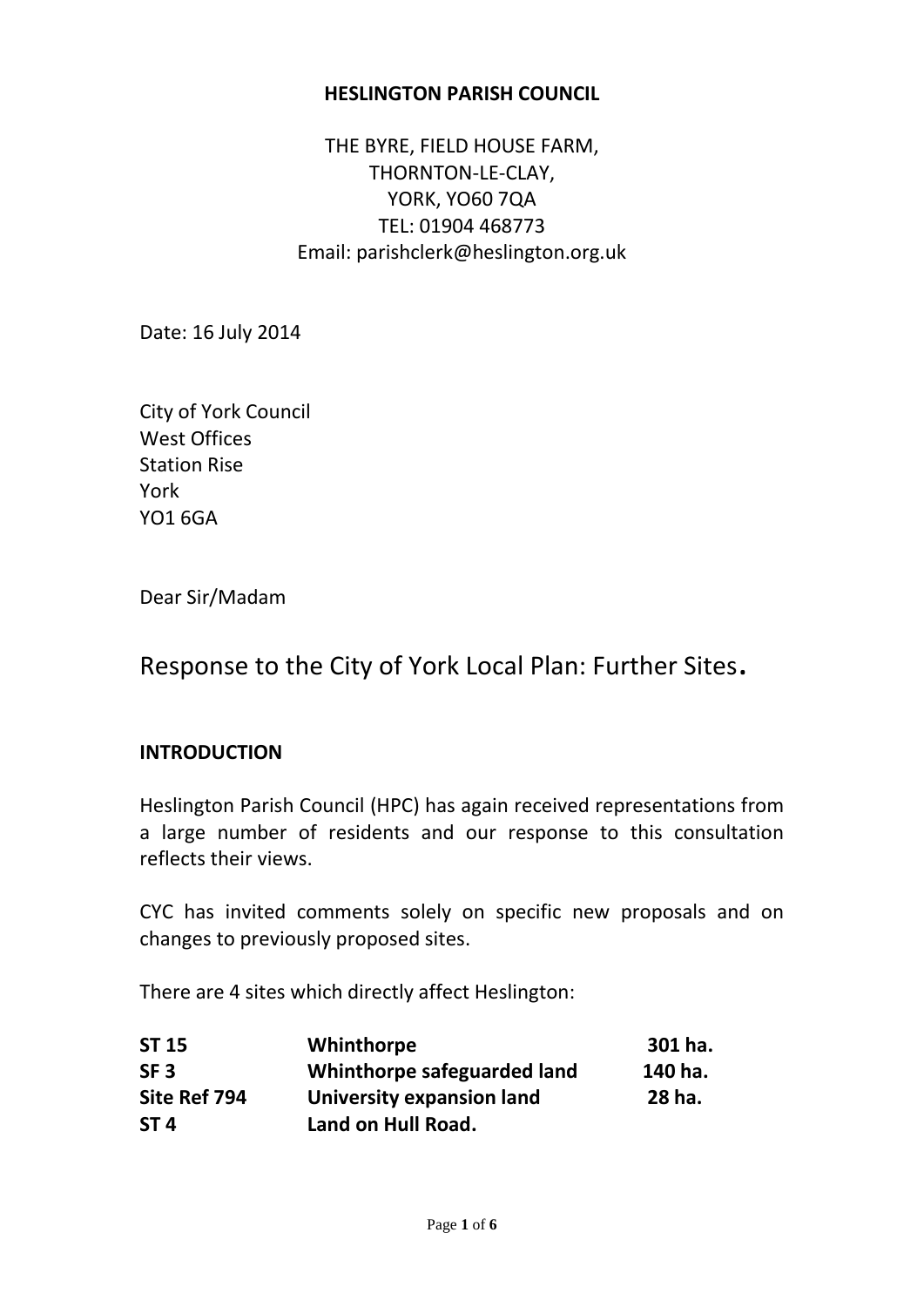Everything in the HPCs original response to the Preferred Options still stands and none of HPCs objections have changed or been withdrawn as a result of this further consultation. This response is focused totally on these 4 sites.

## **1. ST 15 – Whinthorpe.**

- **1.1** This site has been increased from 216 ha to 301 ha including 132 ha of Strategic Green space and also including privately owned farms where compulsory purchase powers may need to be used. In our opinion the proposal still fails the "soundness" tests, positively prepared, justified, effective and consistent with national policy, which the inspector will consider. CYC also have a duty to cooperate with neighbouring authorities.
- **1.2 Duty to cooperate**. It is clear from the responses to the earlier consultation and which must also apply to this consultation, that all of Selby District Council, East Riding of Yorkshire Council, North Yorkshire County Council were totally unaware of this major proposal and they quote concerns about – highway impact on the congested A64, visual intrusion, infrastructure problems, lack of information, scale of development. The original proposal and this variation appear to have been conjured up with no proper cooperation at all.
- **1.3 Positively Prepared**. The adjustment to the developable area is an attempt to meet the concerns of many authorities including Natural England, English Heritage and Drainage Authorities. However the movement of the site by 400m away from the uniquely valuable SSSI of Tilmire Common will do little to protect the ground nesting birds from possibly 1100 cats or prevent the 17000 residents from ruining this valuable site simply by over-usage and dog walking via the existing rights of way. The effect to the hydrology of this great natural resource which supports many valuable plant species has not been researched or quantified. The proposed developable area has been moved back from the edge of the A64 but it is still close enough for dwellings to be at risk from air pollution and excessive noise levels. It will still be a very visible development in the open countryside which currently forms a valuable part of the setting of York within its Green Belt. **This setting will be ruined.**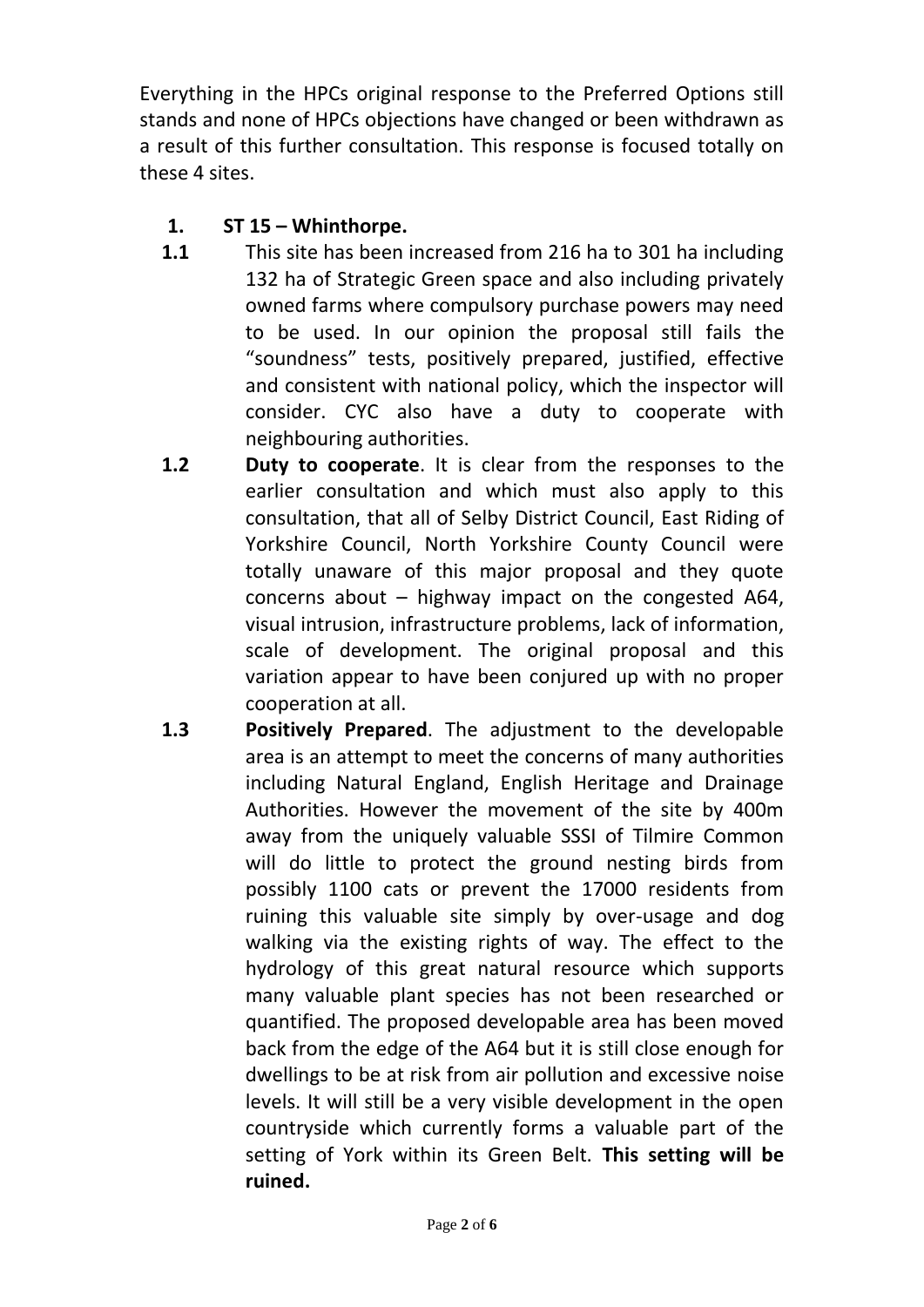- **1.4 Justified**. The comments in our earlier response still apply.
- **1.5 Effective**. The infrastructure required for Whinthorpe needs to be in place when the first homes are available. This includes primary schools and shops. No commercial business is going to open a shop until 1000 or so dwellings are available and a primary school will need similar numbers of dwellings. No indication has been given as to how this will be achieved in a sustainable manner and how a sufficient number of dwellings can be made available at an early stage of development. **This proposal is unsustainable and undeliverable.**
- **1.6 Traffic implications for Heslington Village**. The primary access proposed for Whinthorpe is onto the A64 which has historically suffered severe overloading particularly on summer weekends with traffic backing up well past any junction with this development. The need for a secondary access for emergency purposes is clear. However Halifax Estates, the major land owner, in their recent presentation to the HPC produced plans indicating a convoluted, complex and probably unworkable arrangement of new and existing roads, some public, some private, and some public roads to be made private, with access controlled by a fallible ANPR technology designed for car parks, not for roads. These new roads cut a swathe through the open countryside to the south of Heslington village and include roundabouts with no obvious purpose. More alarmingly they propose to allow buses [and emergency vehicles to which we do not object] to access York through Heslington along Common Lane and Main Street, which for much of the day is congested with private, commercial and farm traffic, and very many pedestrians, exacerbating an already dangerous situation, increasingly so because of the ever-expanding University. **These proposals are not acceptable and any secondary access to Whinthorpe must not come through Heslington nor must it devalue the green belt land within the ring road.**
- **1.7 Traffic implications for York.** The primary access from Whinthorpe will possibly add 5000 cars at peak hours to York's already overloaded access roads including Fulford Road and Hull Road. Both of these roads are already at 95% of capacity and suffer from air quality issues and the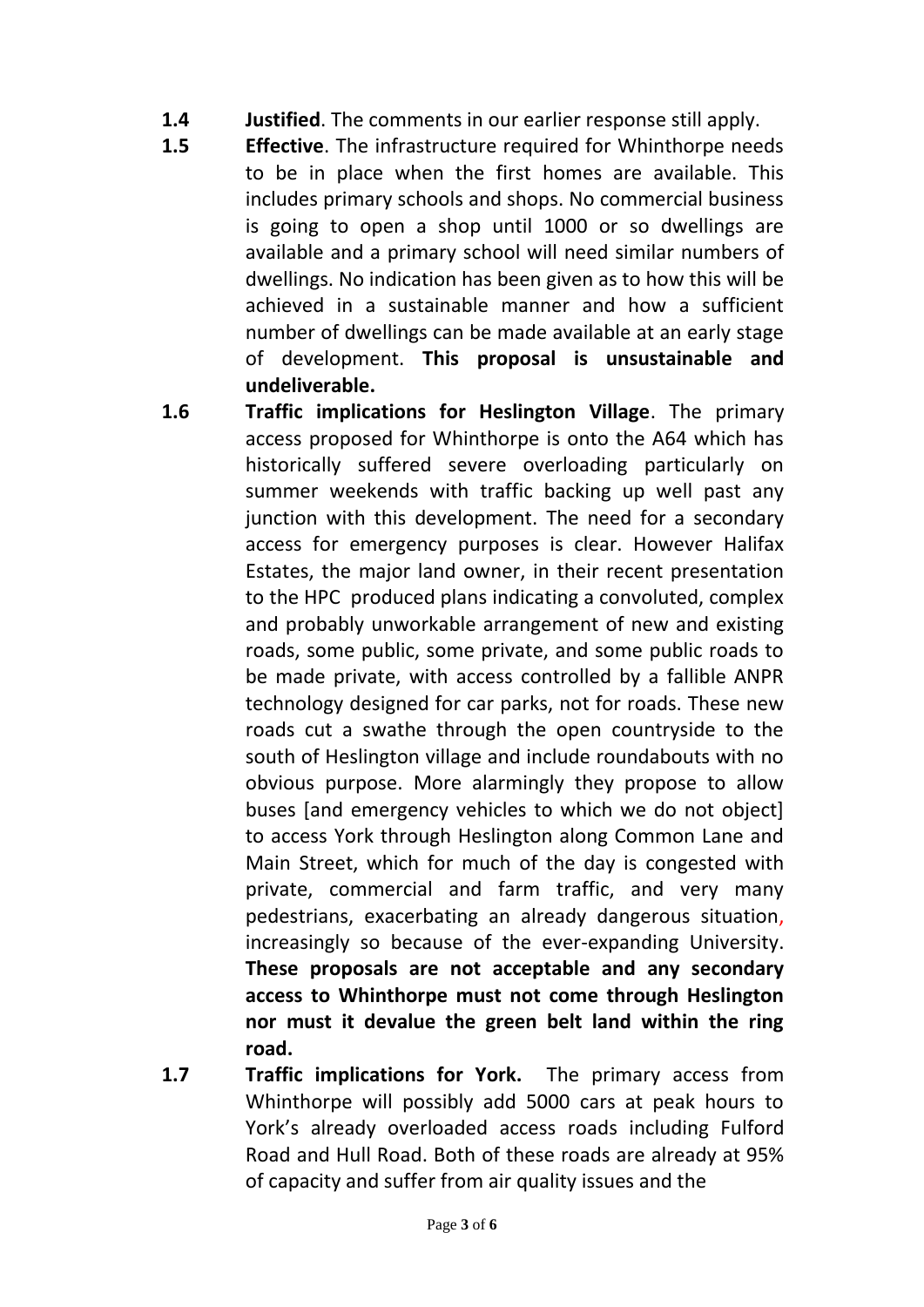Inevitable delays may result in Whinthorpe becoming simply a dormitory town for Leeds**. The addition of this extra traffic is unacceptable.**

**1.8** HPC fully support the responses from Yorkshire Wildlife Trust, Natural England and York Ornithological Club in relation to the impact of Whinthorpe on the Tillmire SSSI.

## **2.0 SF 3 Whinthorpe safeguarded land**

This site has now been further extended to 140 ha to accommodate possibly an additional 2100 dwellings on top of the 5580 dwellings on the initial Whinthorpe site. The total potential of 7900 dwellings plus schools, shops and business premises will be a devastating incursion into York's green belt and the setting of York. **This is unacceptable.**

### **3.0 Site Ref. 794 – University expansion.**

HPC objects to this proposal for the following reasons:

**3.1** This proposal covers 28 ha of good agricultural land currently classified as green belt and which forms a vital part of the attractive setting of the city of York and of Heslington village. Its current use as agricultural land complements the undoubted high environmental status of the university lake and the ground nesting habitat alongside the lake. This will be lost if the land is developed. The proposed development will compromise the setting of the village and views out of the village to the Yorkshire Wolds. The significance of both setting and views is fully recognised in Heslington Conservation Area No28 from CYC which states that "one of the main elements of the character and appearance of the area is - the charm of the rural setting of the south-west outer edge of Main Street.".

The application proposal involves reserving a substantial chunk of Green Belt land which currently forms a valuable green wedge protecting the environment of York and Heslington inside the A64. This would radically change the rural character of this area. It is a disproportionately largescale development in the wrong place.

**3.2** Heslington still preserves its unique village character despite great pressures from the surrounding developments. During the current expansion of the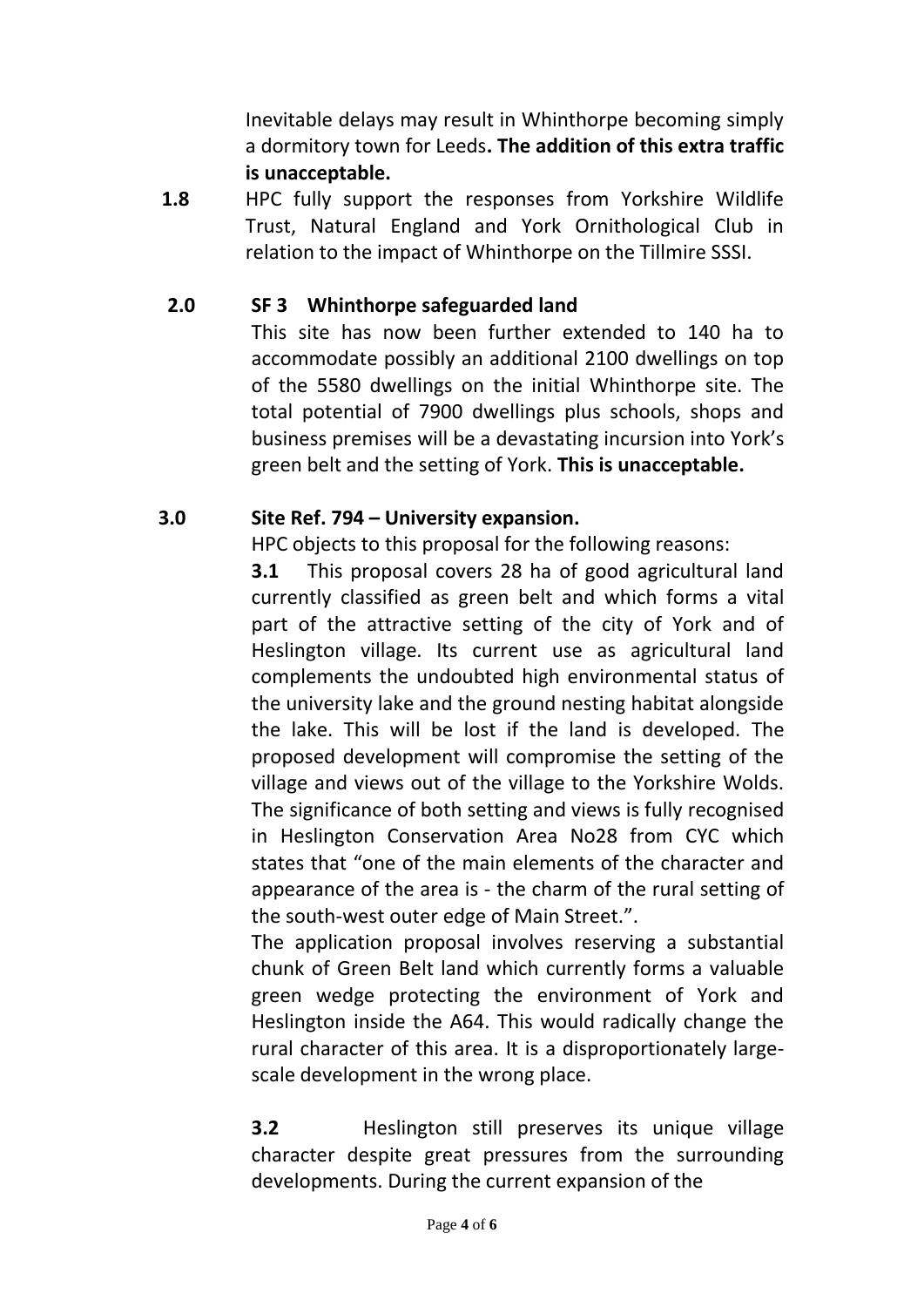university a great deal of care was take to preserve the character of Heslington and its setting in Green Belt. This was achieved in two ways. Firstly, by the creation of a buffer zone between the village and the campus. Secondly, and most importantly, by the creation of a barrier between the campus and the access to the village via Low Lane. This was achieved by careful landscaping of the lakes. No traffic, of any sort generated by the University can cut through the heart of the village. This has proved to be very successful. The Inspector in his report from the Public Inquiry for the current University expansion particularly comments that the lake and wetland area will provide a positive limit to built development to the south of the Heslington East site.

**3.3** The siting of a new development to the south of Low Lane will severely compromise the village integrity and the objectives set out in the Heslington East development brief and landscape and master planning documents and particularly the inspector's report which were all designed to make sure that no university traffic goes through the village. It will certainly mean that the village will be used as a main thoroughfare for pedestrians and cyclists and vehicles between the new development and Heslington West.

**3.4** If further land is required, it should be prioritized to be taken to the East of Campus East and Low Lane, up to the Grimston Bar roundabout. It should prevent access to Low Lane from the University.

**3.5** If this allocation were to be approved then its use and access must be conditioned so that:

- **1 There should be no direct access from the site, when developed, into the village other than via Field Lane.**
- **2 The Local Plan should stipulate that the land can only be developed for the university's own academic purposes, and not be designated as general development land.**
- **3 All existing public routes and Rights of Way should be retained in any completed development.**